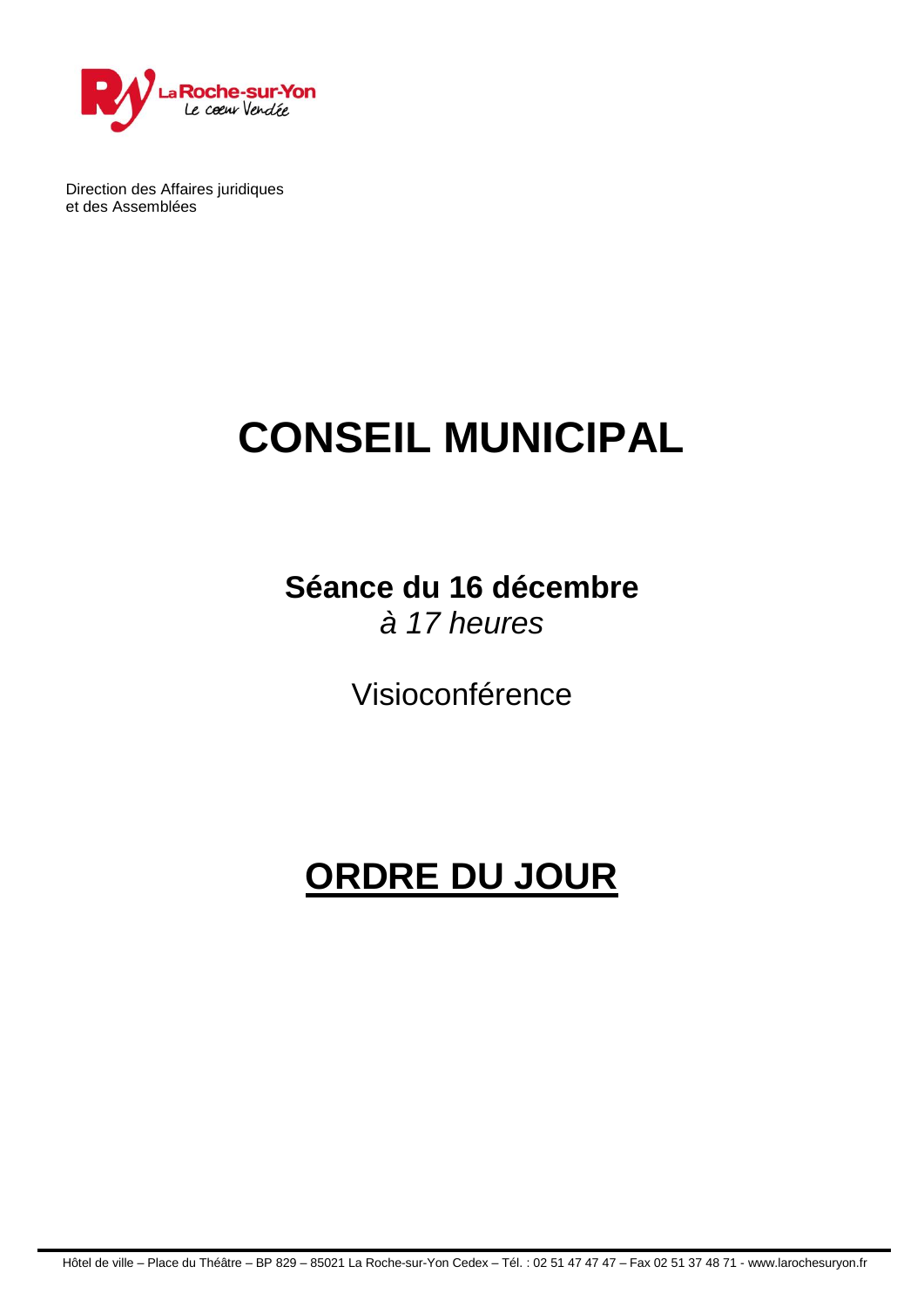#### **ORDRE DU JOUR CONSEIL MUNICIPAL JEUDI 16 DÉCEMBRE 2021**

#### **COMMISSION N°1 ADMINISTRATION GÉNÉRALE - FINANCES - PERSONNEL - COMMUNICATION - NUMÉRIQUE - POLITIQUE DES QUARTIERS - INSERTION**

#### **1 - BUDGET PRIMITIF 2022 - AUTORISATIONS DE PROGRAMME ET CRÉDITS DE PAIEMENT - FONGIBILITÉ DES CRÉDITS - SUBVENTIONS - PROVISIONS - ÉTAT DES EFFECTIFS**

**2 - VOTE DES TAUX D'IMPOSITION DES TAXES DIRECTES LOCALES POUR L'ANNÉE 2022**

**3 - DÉCISION MODIFICATIVE N°2 DE 2021 - BUDGET PRINCIPAL ET BUDGETS ANNEXES**

**4 - PRESTATIONS LIÉES AUX TRAVAUX - CONVENTION DE GROUPEMENT DE COMMANDES ET AUTORISATION DE SIGNATURE DES MARCHÉS**

**5 - FOURNITURE DE PRODUITS ÉCO-RESPONSABLES DE CHARCUTERIE ET PRODUITS TRAITEURS - AUTORISATION DE SIGNATURE DES MARCHÉS**

**6 - VENTE DE NOVEMBRE 2021 SUR LA PLATE-FORME WEBENCHERES**

**7 - ORGANISATION DU TEMPS DE TRAVAIL DES AGENTS DE LA VILLE DE LA ROCHE-SUR-YON**

**8 - PARTICIPATION DE LA COLLECTIVITÉ AU FINANCEMENT DE LA PROTECTION SOCIALE COMPLÉMENTAIRE DES AGENTS**

**9 - ATTRIBUTION DE SUBVENTIONS AU TITRE DE LA MISE A DISPOSITION DE PERSONNEL COMMUNAL POUR L'ANNÉE 2021**

**10 - CONVENTION DE PARTENARIAT AVEC LA MAISON DÉPARTEMENTALE DES ASSOCIATIONS DE VENDÉE (MDAV).**

**11 - CONVENTION ENTRE LA VILLE - LA CAF ET L'AMAQY**

**12 - GESTION DES SERVICES PUBLICS DÉLÉGUÉS - EXAMEN DES RAPPORTS 2020 DES DÉLÉGATAIRES APRÈS AVIS DE LA COMMISSION CONSULTATIVE DES SERVICES PUBLICS LOCAUX**

**COMMISSION N°2 AMÉNAGEMENT - URBANISME - TRAVAUX - TRANSITION ÉCOLOGIQUE - COMMERCE - ARTISANAT - ESPACE RURAL**

**13 - CONSTRUCTION DU FUTUR CARRÉ DE L'HOTEL DE VILLE ET D'AGGLOMÉRATION ET DU NOUVEAU MUSÉE ESPACE NAPOLÉON - APPROBATION DE L'AVANT PROJET DÉFINITIF (APD)**